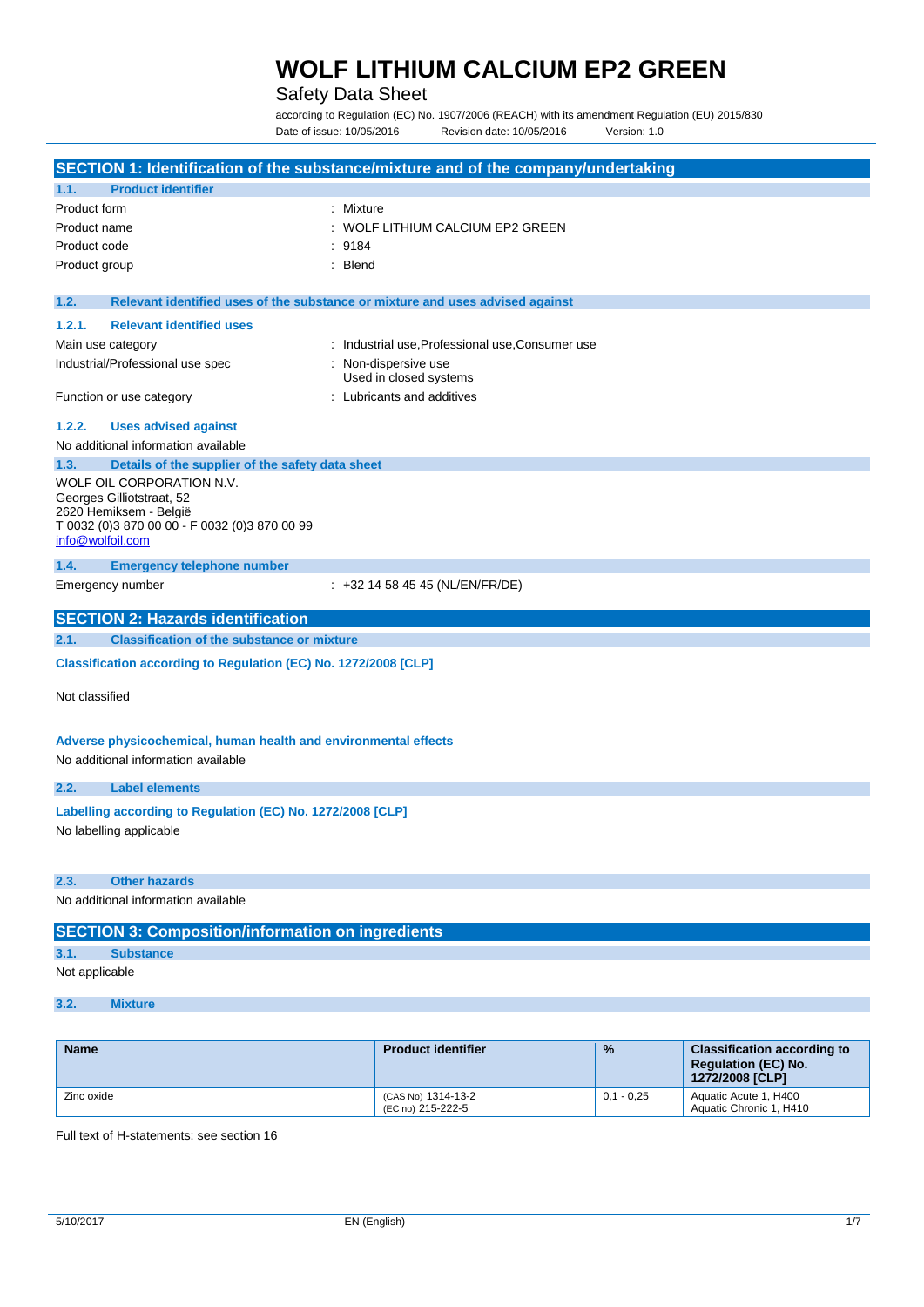# Safety Data Sheet

according to Regulation (EC) No. 1907/2006 (REACH) with its amendment Regulation (EU) 2015/830

| <b>SECTION 4: First aid measures</b>                                        |                                                                                                                          |
|-----------------------------------------------------------------------------|--------------------------------------------------------------------------------------------------------------------------|
| <b>Description of first aid measures</b><br>4.1.                            |                                                                                                                          |
| First-aid measures after inhalation                                         | : Not expected to require first aid measures.                                                                            |
| First-aid measures after skin contact                                       | Wash skin with mild soap and water.                                                                                      |
| First-aid measures after eye contact                                        | In case of eye contact, immediately rinse with clean water for 10-15 minutes.                                            |
| First-aid measures after ingestion                                          | Do not induce vomiting. Rinse mouth. Get immediate medical advice/attention.                                             |
| 4.2.<br>Most important symptoms and effects, both acute and delayed         |                                                                                                                          |
| Symptoms/injuries after inhalation                                          | Not expected to present a significant inhalation hazard under anticipated conditions of normal<br>use.                   |
| Symptoms/injuries after skin contact                                        | Repeated exposure may cause skin dryness or cracking.                                                                    |
| Symptoms/injuries after eye contact                                         | Not expected to present a significant eye contact hazard under anticipated conditions of normal<br>use.                  |
| Symptoms/injuries after ingestion                                           | Not expected to present a significant ingestion hazard under anticipated conditions of normal<br>use.                    |
| 4.3.                                                                        | Indication of any immediate medical attention and special treatment needed                                               |
| No additional information available                                         |                                                                                                                          |
| <b>SECTION 5: Firefighting measures</b>                                     |                                                                                                                          |
| <b>Extinguishing media</b><br>5.1.                                          |                                                                                                                          |
| Suitable extinguishing media                                                | : Foam. Powder. Dry chemical product.                                                                                    |
| Unsuitable extinguishing media                                              | : Do not use a heavy water stream.                                                                                       |
| 5.2.<br>Special hazards arising from the substance or mixture               |                                                                                                                          |
| No additional information available                                         |                                                                                                                          |
|                                                                             |                                                                                                                          |
| 5.3.<br><b>Advice for firefighters</b>                                      |                                                                                                                          |
| Precautionary measures fire                                                 | : Exercise caution when fighting any chemical fire.                                                                      |
| Firefighting instructions                                                   | Use water spray or fog for cooling exposed containers.                                                                   |
| Protection during firefighting                                              | Do not enter fire area without proper protective equipment, including respiratory protection.                            |
| <b>SECTION 6: Accidental release measures</b>                               |                                                                                                                          |
|                                                                             |                                                                                                                          |
| 6.1.<br>Personal precautions, protective equipment and emergency procedures |                                                                                                                          |
| 6.1.1.<br>For non-emergency personnel                                       |                                                                                                                          |
| Protective equipment                                                        | : Wear suitable protective clothing and gloves.                                                                          |
|                                                                             |                                                                                                                          |
| 6.1.2.<br>For emergency responders                                          |                                                                                                                          |
| Protective equipment                                                        | : Wear suitable protective clothing and gloves.                                                                          |
| 6.2.<br><b>Environmental precautions</b>                                    |                                                                                                                          |
|                                                                             | Prevent entry to sewers and public waters. Notify authorities if product enters sewers or public waters.                 |
| 6.3.<br>Methods and material for containment and cleaning up                |                                                                                                                          |
| For containment                                                             | : Impound and recover large spill by mixing it with inert granular solids.                                               |
| Methods for cleaning up                                                     | Detergent. Take up liquid spill into absorbent material sand, saw dust, kieselguhr.                                      |
| Other information                                                           | Spill area may be slippery. Use suitable disposal containers.                                                            |
| 6.4.<br><b>Reference to other sections</b>                                  |                                                                                                                          |
| No additional information available                                         |                                                                                                                          |
| <b>SECTION 7: Handling and storage</b>                                      |                                                                                                                          |
| <b>Precautions for safe handling</b><br>7.1.                                |                                                                                                                          |
| Precautions for safe handling                                               | Avoid all unnecessary exposure. Both local exhaust and general room ventilation are usually<br>required.                 |
| Handling temperature                                                        | : <40 °C                                                                                                                 |
| Hygiene measures                                                            | Wash hands and other exposed areas with mild soap and water before eating, drinking or<br>smoking and when leaving work. |
| 7.2.<br>Conditions for safe storage, including any incompatibilities        |                                                                                                                          |
| Storage temperature                                                         | : $< 50 °C$                                                                                                              |
| Storage area                                                                | : Store in dry, cool, well-ventilated area.                                                                              |
| 7.3.<br><b>Specific end use(s)</b>                                          |                                                                                                                          |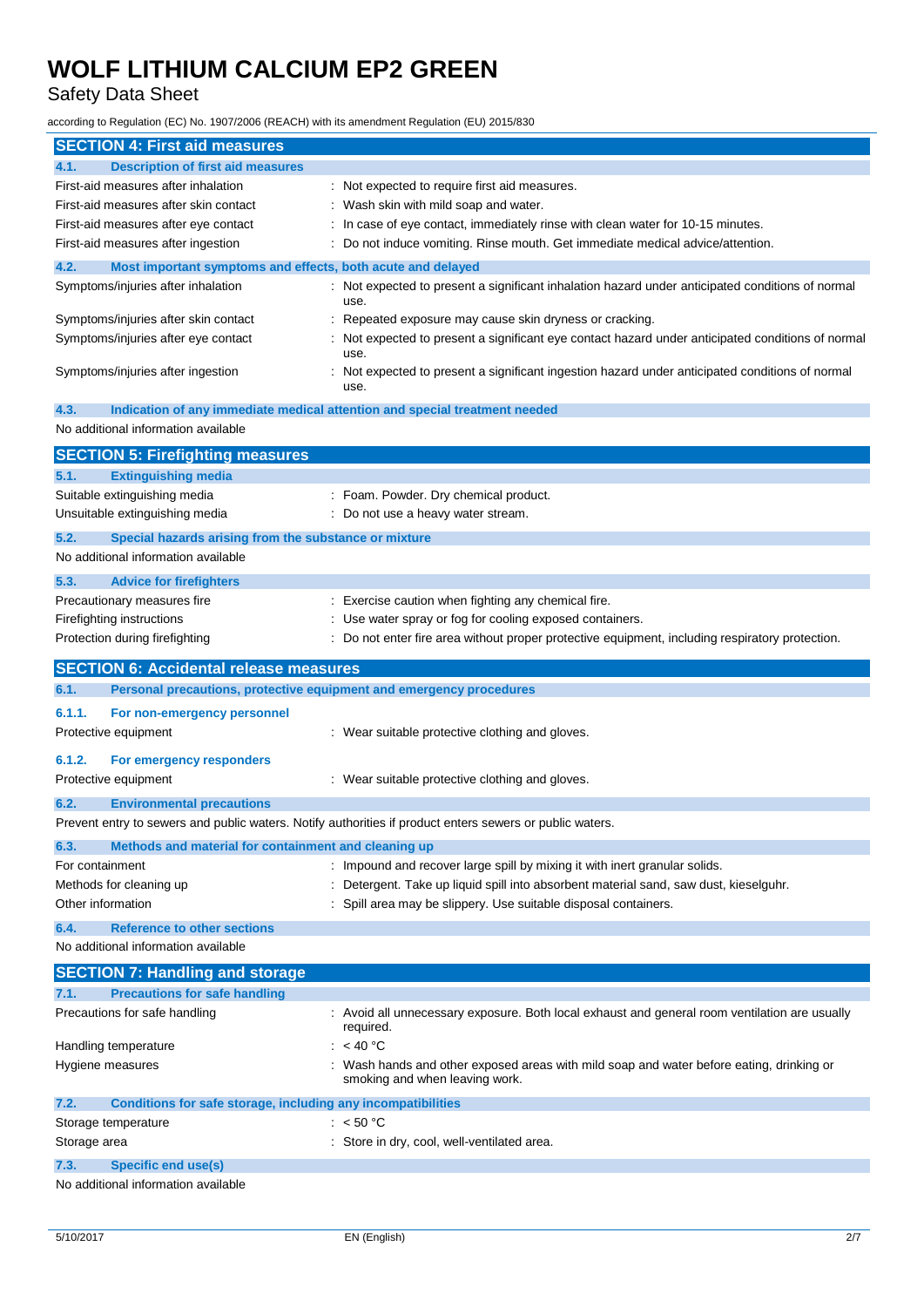## Safety Data Sheet

according to Regulation (EC) No. 1907/2006 (REACH) with its amendment Regulation (EU) 2015/830

### **8.1. Control parameters**

Additional information **incomation** : 5 mg/m3 for oil mists (TWA, 8h-workday) recommended, based upon the ACGIH TLV (Analysis according to US NIOSH Method 5026, NIOSH Manual of Analytical Methods, 3rd Edition).

### **8.2. Exposure controls**

### **Personal protective equipment:**

Safety glasses. Gloves.

### **Hand protection:**

Permeation time: minimum >480min long term exposure; material / thickness [mm]: >0,35 mm. Nitrile rubber (NBR) /

#### **Skin and body protection:**

No special clothing/skin protection equipment is recommended under normal conditions of use

#### **Respiratory protection:**

No special respiratory protection equipment is recommended under normal conditions of use with adequate ventilation.



| <b>SECTION 9: Physical and chemical properties</b>            |                                                             |  |
|---------------------------------------------------------------|-------------------------------------------------------------|--|
| Information on basic physical and chemical properties<br>9.1. |                                                             |  |
| Physical state                                                | Solid<br>÷.                                                 |  |
| Appearance                                                    | Oily liquid.                                                |  |
| Colour                                                        | Green.                                                      |  |
| Odour                                                         | Characteristic.                                             |  |
| Odour threshold                                               | No data available                                           |  |
| рH                                                            | No data available                                           |  |
| Relative evaporation rate (butylacetate=1)                    | No data available                                           |  |
| Melting point                                                 | No data available                                           |  |
| Freezing point                                                | No data available                                           |  |
| Boiling point                                                 | No data available                                           |  |
| Flash point                                                   | > 150 °C @ ASTM D92                                         |  |
| Auto-ignition temperature                                     | No data available                                           |  |
| Decomposition temperature                                     | No data available                                           |  |
| Flammability (solid, gas)                                     | No data available                                           |  |
| Vapour pressure                                               | No data available                                           |  |
| Relative vapour density at 20 °C                              | No data available                                           |  |
| Relative density                                              | No data available                                           |  |
| Density                                                       | < 1000 kg/m <sup>3</sup> @25°C                              |  |
| Solubility                                                    | Slightly soluble, the product remains on the water surface. |  |
| Log Pow                                                       | No data available                                           |  |
| Viscosity, kinematic                                          | No data available                                           |  |
| Viscosity, dynamic                                            | No data available                                           |  |
| <b>Explosive properties</b>                                   | No data available                                           |  |
| Oxidising properties                                          | No data available                                           |  |
| <b>Explosive limits</b>                                       | No data available                                           |  |
| <b>Other information</b><br>9.2.                              |                                                             |  |
| Additional information                                        | $:$ NLGI 2                                                  |  |
| <b>SECTION 10: Stability and reactivity</b>                   |                                                             |  |

#### **10.1. Reactivity**

None under normal conditions.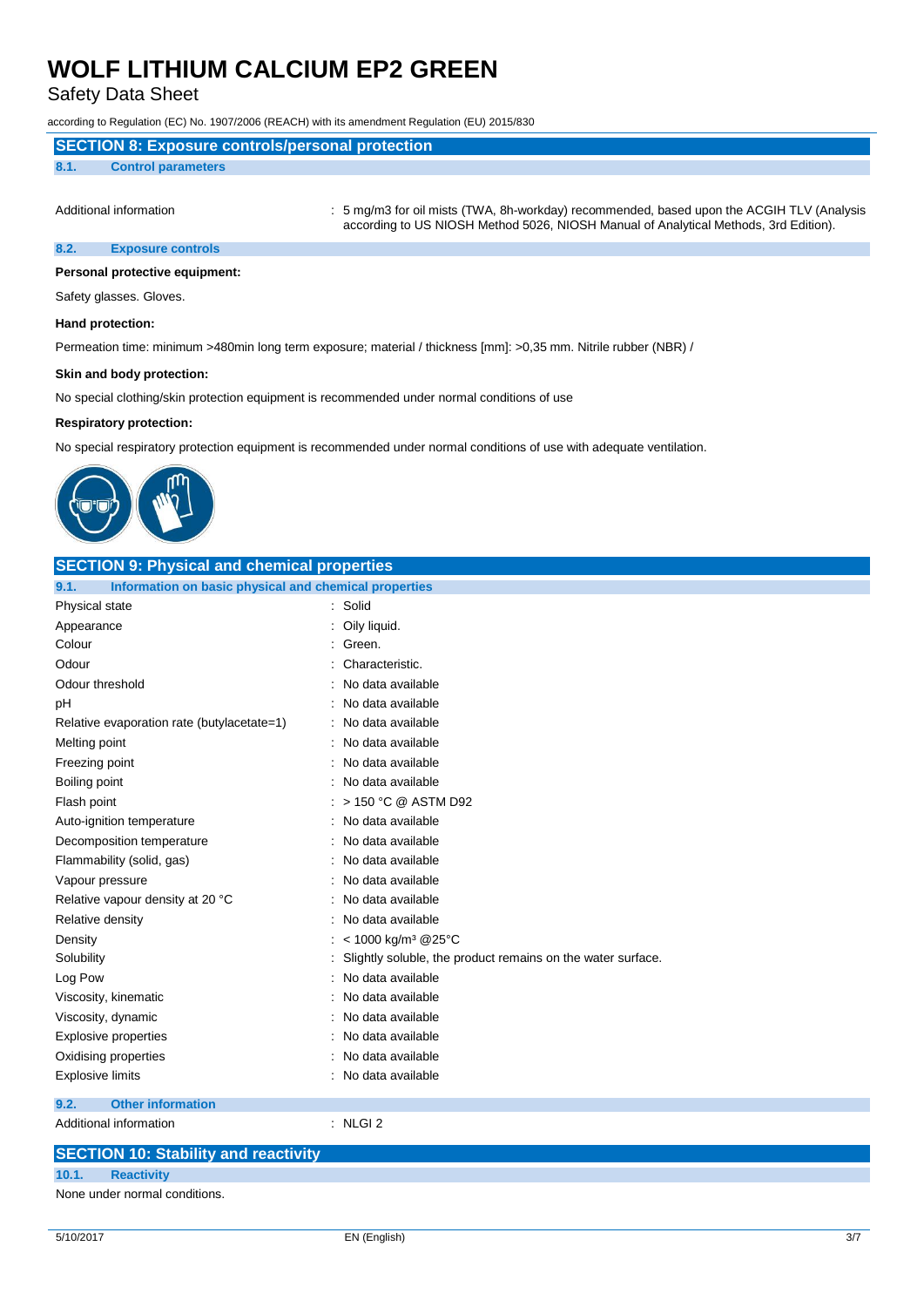## Safety Data Sheet

according to Regulation (EC) No. 1907/2006 (REACH) with its amendment Regulation (EU) 2015/830

| 10.2.                           | <b>Chemical stability</b>                 |  |
|---------------------------------|-------------------------------------------|--|
| Stable under normal conditions. |                                           |  |
| 10.3.                           | <b>Possibility of hazardous reactions</b> |  |
|                                 | None under normal conditions.             |  |
| 10.4.                           | <b>Conditions to avoid</b>                |  |
| Heat.                           |                                           |  |
| 10.5.                           | <b>Incompatible materials</b>             |  |
| Strong oxidizers. acids. Bases. |                                           |  |
| 10.6.                           | <b>Hazardous decomposition products</b>   |  |
| None under normal conditions.   |                                           |  |

### **SECTION 11: Toxicological information**

| Information on toxicological effects<br>11.1.         |                                                                                                                                                                       |
|-------------------------------------------------------|-----------------------------------------------------------------------------------------------------------------------------------------------------------------------|
| Acute toxicity                                        | : Not classified                                                                                                                                                      |
| <b>WOLF LITHIUM CALCIUM EP2 GREEN</b>                 |                                                                                                                                                                       |
| LD50 oral                                             | 4965 mg/kg                                                                                                                                                            |
| LD50 dermal                                           | 2835 mg/kg                                                                                                                                                            |
| Skin corrosion/irritation                             | Not classified                                                                                                                                                        |
| Serious eye damage/irritation                         | : Not classified                                                                                                                                                      |
| Respiratory or skin sensitisation                     | : Not classified                                                                                                                                                      |
| Germ cell mutagenicity                                | : Not classified                                                                                                                                                      |
| Carcinogenicity                                       | Not classified                                                                                                                                                        |
| Reproductive toxicity                                 | Not classified                                                                                                                                                        |
| Specific target organ toxicity (single exposure)      | : Not classified                                                                                                                                                      |
| Specific target organ toxicity (repeated<br>exposure) | : Not classified                                                                                                                                                      |
| Aspiration hazard                                     | Not classified                                                                                                                                                        |
| Additional information                                | Avoid inhalation of vapour and spray mist<br>May cause headache, nausea and irritation of respiratory tract.<br>Inhalation of vapour can cause breathing difficulties |

|       | <b>SECTION 12: Ecological information</b> |                                                                                                 |  |  |
|-------|-------------------------------------------|-------------------------------------------------------------------------------------------------|--|--|
| 12.1. | <b>Toxicity</b>                           |                                                                                                 |  |  |
|       | Ecology - general                         | : Harmful to aquatic organisms, may cause long-term adverse effects in the aquatic environment. |  |  |
| 12.2. | <b>Persistence and degradability</b>      |                                                                                                 |  |  |
|       | <b>WOLF LITHIUM CALCIUM EP2 GREEN</b>     |                                                                                                 |  |  |
|       | Persistence and degradability             | Not soluble in water, so only minimally biodegradable.                                          |  |  |
| 12.3. | <b>Bioaccumulative potential</b>          |                                                                                                 |  |  |
|       | <b>WOLF LITHIUM CALCIUM EP2 GREEN</b>     |                                                                                                 |  |  |
|       | Bioaccumulative potential                 | No bioaccumulation.                                                                             |  |  |
| 12.4. | <b>Mobility in soil</b>                   |                                                                                                 |  |  |

|                | <b>WOLF LITHIUM CALCIUM EP2 GREEN</b>              |                                                     |  |
|----------------|----------------------------------------------------|-----------------------------------------------------|--|
| Ecology - soil |                                                    | Material insoluble in water. Adsorbs into the soil. |  |
|                | 12.5.<br><b>Results of PBT and vPvB assessment</b> |                                                     |  |
|                | No additional information available                |                                                     |  |

**12.6. Other adverse effects**

No additional information available

| <b>SECTION 13: Disposal considerations</b> |                         |                                                                           |  |
|--------------------------------------------|-------------------------|---------------------------------------------------------------------------|--|
| 13.1.                                      | Waste treatment methods |                                                                           |  |
| Additional information                     |                         | : Dispose in a safe manner in accordance with local/national regulations. |  |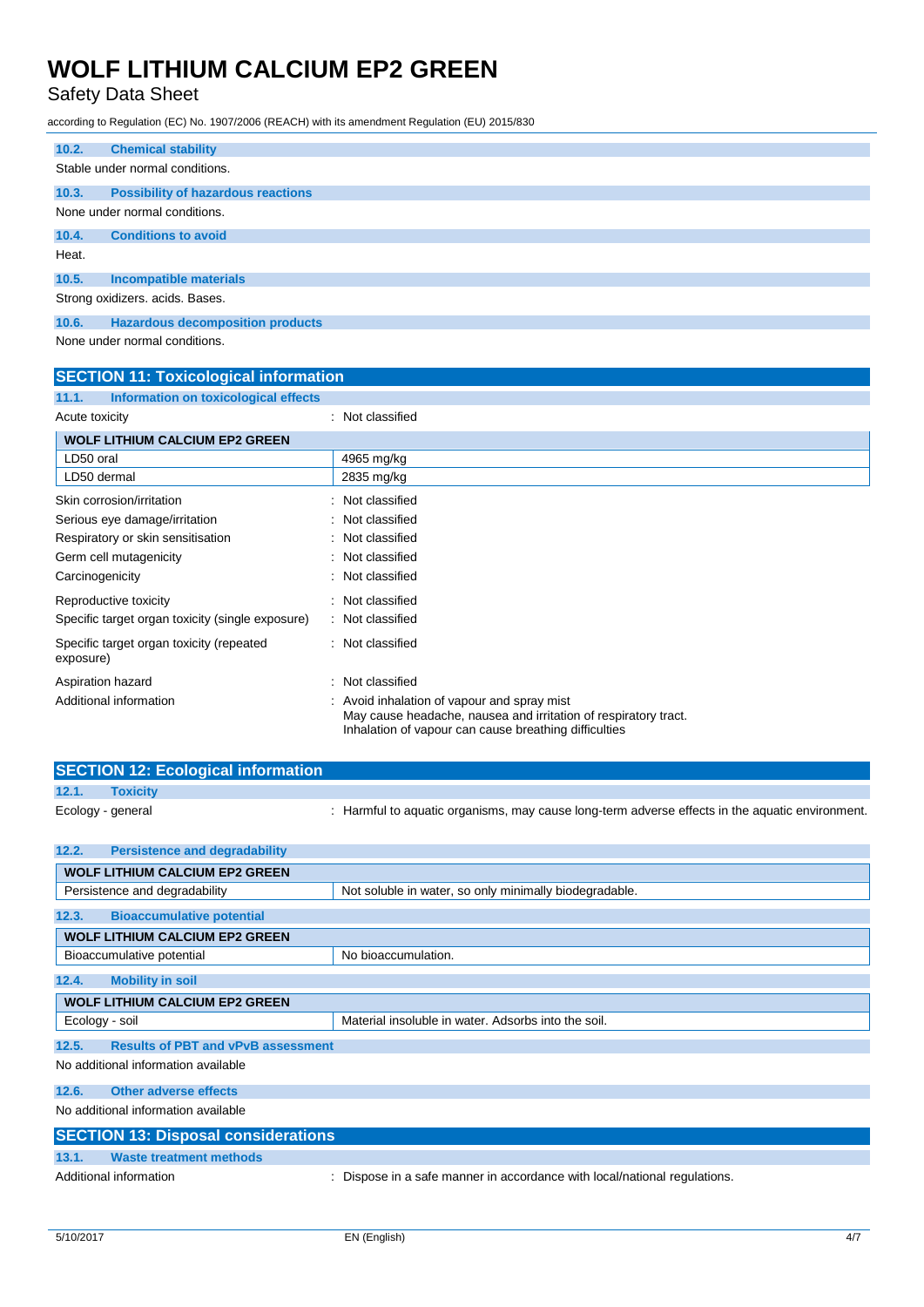## Safety Data Sheet

according to Regulation (EC) No. 1907/2006 (REACH) with its amendment Regulation (EU) 2015/830

| <b>SECTION 14: Transport information</b>         |                                          |  |
|--------------------------------------------------|------------------------------------------|--|
| In accordance with ADR / RID / IMDG / IATA / ADN |                                          |  |
| 14.1.<br><b>UN number</b>                        |                                          |  |
| UN-No. (ADR)                                     | : Not applicable                         |  |
| UN-No. (IMDG)                                    | : Not applicable                         |  |
| UN-No. (IATA)                                    | Not applicable                           |  |
| UN-No. (ADN)                                     | Not applicable                           |  |
| UN-No. (RID)                                     | : Not applicable                         |  |
|                                                  |                                          |  |
| 14.2.<br><b>UN proper shipping name</b>          |                                          |  |
| Proper Shipping Name (ADR)                       | : Not applicable                         |  |
| Proper Shipping Name (IMDG)                      | Not applicable                           |  |
| Proper Shipping Name (IATA)                      | Not applicable                           |  |
| Proper Shipping Name (ADN)                       | Not applicable                           |  |
| Proper Shipping Name (RID)                       | : Not applicable                         |  |
| 14.3.<br><b>Transport hazard class(es)</b>       |                                          |  |
| <b>ADR</b>                                       |                                          |  |
| Transport hazard class(es) (ADR)                 | : Not applicable                         |  |
| <b>IMDG</b>                                      |                                          |  |
| Transport hazard class(es) (IMDG)                | : Not applicable                         |  |
| <b>IATA</b>                                      |                                          |  |
| Transport hazard class(es) (IATA)                | : Not applicable                         |  |
| <b>ADN</b>                                       |                                          |  |
| Transport hazard class(es) (ADN)                 | : Not applicable                         |  |
|                                                  |                                          |  |
| <b>RID</b>                                       |                                          |  |
| Transport hazard class(es) (RID)                 | : Not applicable                         |  |
|                                                  |                                          |  |
| 14.4.<br><b>Packing group</b>                    |                                          |  |
| Packing group (ADR)                              | : Not applicable                         |  |
| Packing group (IMDG)                             | Not applicable                           |  |
| Packing group (IATA)                             | Not applicable                           |  |
| Packing group (ADN)                              | Not applicable                           |  |
| Packing group (RID)                              | : Not applicable                         |  |
| 14.5.<br><b>Environmental hazards</b>            |                                          |  |
| Dangerous for the environment                    | $\therefore$ No                          |  |
| Marine pollutant                                 | : No                                     |  |
| Other information                                | : No supplementary information available |  |
| 14.6.<br><b>Special precautions for user</b>     |                                          |  |
| - Overland transport                             |                                          |  |
| No data available                                |                                          |  |
|                                                  |                                          |  |
| - Transport by sea                               |                                          |  |
| No data available                                |                                          |  |
|                                                  |                                          |  |

## **- Air transport**

No data available

### **- Inland waterway transport**

No data available

#### **- Rail transport**

No data available

**14.7. Transport in bulk according to Annex II of MARPOL and the IBC Code**

### Not applicable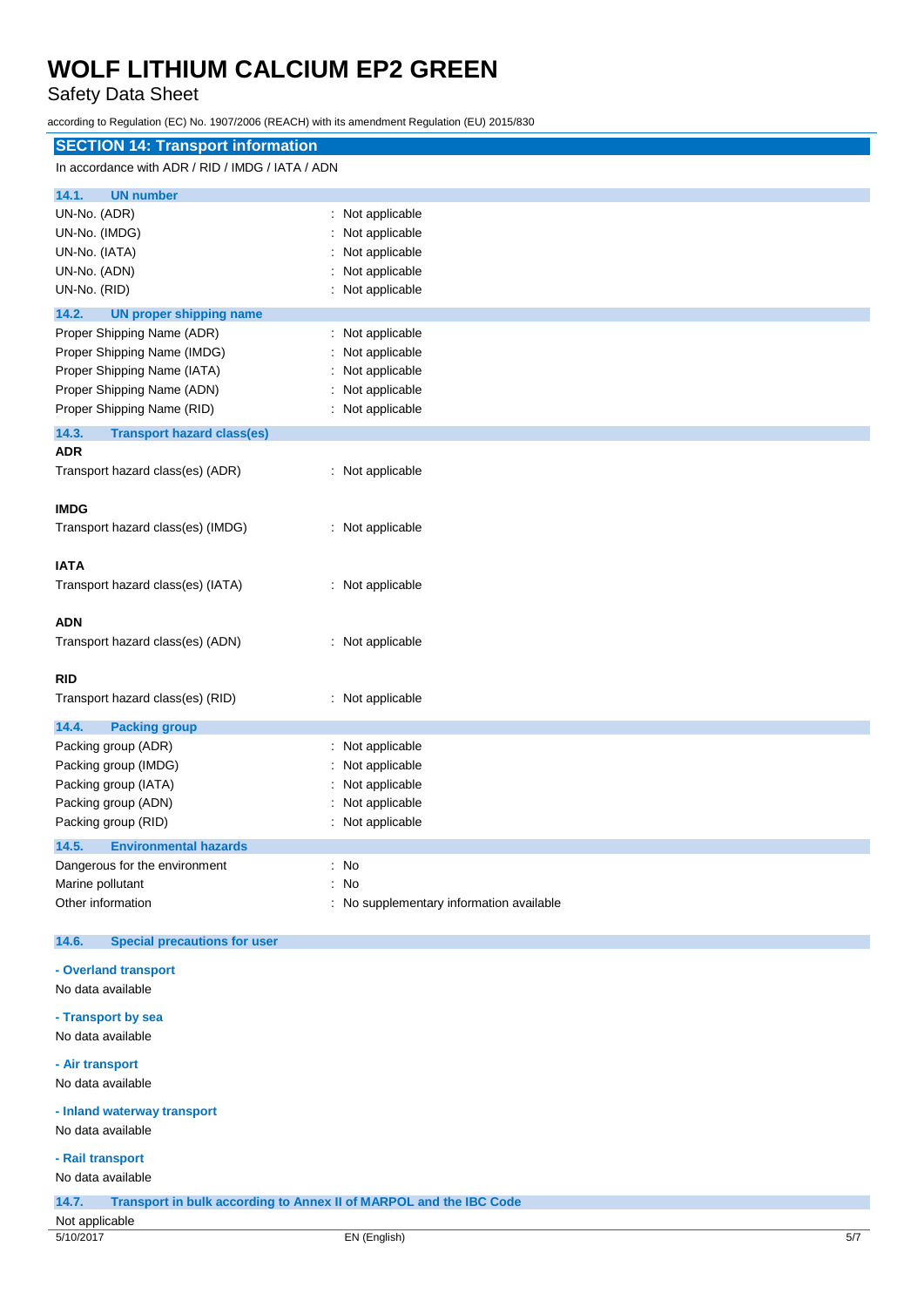## Safety Data Sheet

| according to Regulation (EC) No. 1907/2006 (REACH) with its amendment Regulation (EU) 2015/830 |                                                                                                    |  |
|------------------------------------------------------------------------------------------------|----------------------------------------------------------------------------------------------------|--|
| <b>SECTION 15: Regulatory information</b>                                                      |                                                                                                    |  |
| 15.1.                                                                                          | Safety, health and environmental regulations/legislation specific for the substance or mixture     |  |
| <b>EU-Regulations</b><br>15.1.1.                                                               |                                                                                                    |  |
| Contains no REACH substances with Annex XVII restrictions                                      |                                                                                                    |  |
| Contains no substance on the REACH candidate list                                              |                                                                                                    |  |
| Contains no REACH Annex XIV substances                                                         |                                                                                                    |  |
| <b>National regulations</b><br>15.1.2.                                                         |                                                                                                    |  |
| Germany                                                                                        |                                                                                                    |  |
| VwVwS Annex reference                                                                          | : Water hazard class (WGK) 1, low hazard to waters (Classification according to VwVwS, Annex<br>4) |  |
| 12th Ordinance Implementing the Federal<br>Immission Control Act - 12. BlmSchV                 | : Is not subject of the 12. BlmSchV (Hazardous Incident Ordinance)                                 |  |
| <b>Netherlands</b>                                                                             |                                                                                                    |  |
| SZW-lijst van kankerverwekkende stoffen                                                        | : None of the components are listed                                                                |  |
| SZW-lijst van mutagene stoffen                                                                 | : None of the components are listed                                                                |  |
| NIET-limitatieve lijst van voor de voortplanting<br>giftige stoffen - Borstvoeding             | : None of the components are listed                                                                |  |
| NIET-limitatieve lijst van voor de voortplanting<br>giftige stoffen - Vruchtbaarheid           | : None of the components are listed                                                                |  |
| NIET-limitatieve lijst van voor de voortplanting<br>giftige stoffen - Ontwikkeling             | : None of the components are listed                                                                |  |

#### **15.2. Chemical safety assessment**

No chemical safety assessment has been carried out for the substance or the mixture by the supplier

### **SECTION 16: Other information**

#### Abbreviations and acronyms:

|  | ACGIH: American Conference of Governmental Industrial Hygienists                                                     |  |
|--|----------------------------------------------------------------------------------------------------------------------|--|
|  | <b>TWA: Time Weighted Average</b>                                                                                    |  |
|  | <b>TLV: Threshold Limit Value</b>                                                                                    |  |
|  | ASTM: American Society for Testing and Materials                                                                     |  |
|  | ADR: Accord Européen Relatif au Transport International des Marchandises Dangereuses par Route                       |  |
|  | RID: Regulations Concerning the International Carriage of Dangerous Goods by Rail                                    |  |
|  | ADNR: Accord Européen relatif au Transport International des Marchandises Dangereuses par voie de Navigation du Rhin |  |
|  | IMDG: International Maritime Dangerous Goods                                                                         |  |
|  | ICAO: International Civil Aviation Organization                                                                      |  |
|  | IATA: International Air Transport Association                                                                        |  |
|  | STEL: Short Term Exposure Limit                                                                                      |  |
|  | LD50: median Lethal Dose for 50% of subjects                                                                         |  |
|  | ATE: acute toxicity estimate                                                                                         |  |
|  | LC50: median Lethal Concentration for 50% of subjects                                                                |  |
|  | EC50: concentration producing 50% effect                                                                             |  |
|  |                                                                                                                      |  |

Other information in this SDS was obtained from sources which we believe are reliable. However, the information is provided without any warranty, express or implied, regarding its correctness. The conditions or methods of handling, storage, use or disposal of the product are beyond our control and may be beyond our knowledge. For this and other reasons, we do not assume responsibility and expressly disclaim liability for loss, damage or expense arising out of or in any way connected with the handling, storage, use or disposal of the product. This MSDS was prepared and is to be used only for this product. If the product is used as a component in another product, this MSDS information may not be applicable.

#### Full text of H- and EUH-statements:

| Aquatic Acute 1   | Hazardous to the aquatic environment - Acute Hazard, Category 1   |
|-------------------|-------------------------------------------------------------------|
| Aquatic Chronic 1 | Hazardous to the aquatic environment — Chronic Hazard, Category 1 |
| H400              | Very toxic to aquatic life                                        |
| H410              | Very toxic to aquatic life with long lasting effects              |